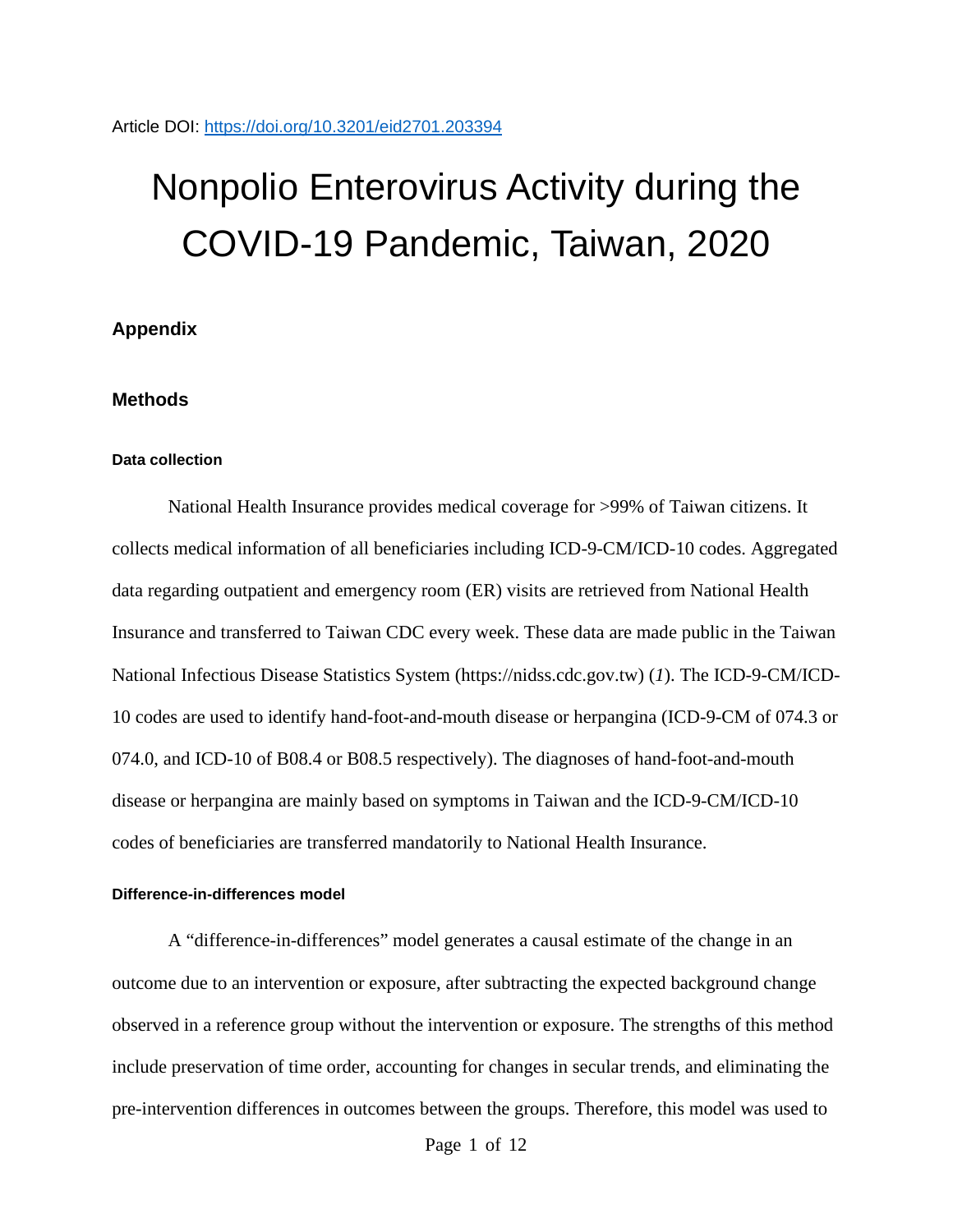analyze data from outpatient department and ER visits for non-polio enterovirus (NPEV) infections. We assigned the whole population of outpatient department and ER visits during the 2019–2020 season to the "exposed" group. In this case, the "exposed" condition means that the population adhered to infection control measures after the first imported COVID-19 case (Figure 1). The populations of outpatient department and ER visits during the past 5 seasons were assigned to five "unexposed" groups. Since the National Health Insurance of Taiwan includes >99% of Taiwan residents, the risk of NPEV is calculated as the ratio of total weekly number of outpatient department and ER visits that yielded an NPEV diagnosis to the total weekly number of outpatient department and ER visits for all diseases.

The basic equation for the model is

$$
\mu_{ij} = \beta_0 + \beta_{exp} * \text{Exposure} + \beta_{week} * \text{Week} + \beta_{interaction} * \text{Exposure} * \text{Week} + \varepsilon_{ij} (1)
$$

where  $\mu_{ij}$  is the expected mean value for subject *i* at week *j*; Exposure is a binary indicator that the subject is exposed to the infection control measures; Week denotes the specific week; and  $\varepsilon_{ij}$  is the error term for the outcome measure of subject *i* at week *j*. Note that the outcome measure in this study is the total number of outpatient department and ER visits for NPEV, which is a counting variable. Therefore, in this case the  $\mu_{ij}$  term on the left-hand side of the equation in Eq. (1) was replaced with  $log(\mu_{ij})$ , and the equation is estimated via a Poisson regression model. Thus, the log link is specified and the coefficient estimates are on the log scale. Difference-in-difference values for the 2019–2020 season with respect to the 2014–2019 seasons are presented with a 95% CI. Negative values mean that fewer outpatient department and ER visits for NPEV were observed in the 2019–2020 season than in the 2014 to 2019 seasons.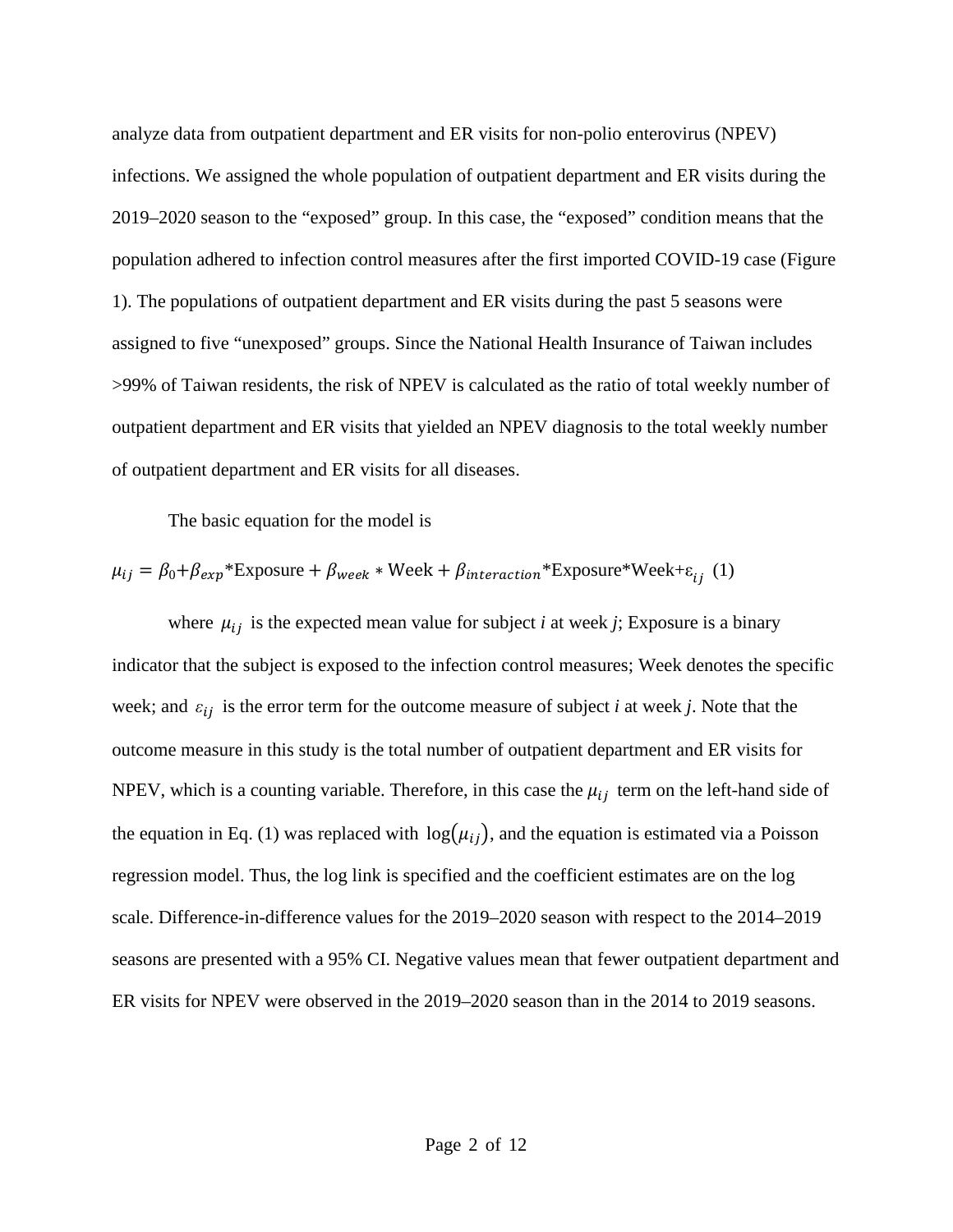### **Poisson regression model**

The Poisson regression model was used to estimate the number of outpatient department and ER visits for NPEV per week and to analyze the weekly change in the number of visits for NPEV. The Poisson model is one of the generalized linear models (GLMs) that can deal with strictly positive response variables, such as counts and rates. We assumed that the weekly number of outpatient department and ER visits for NPEV follows a Poisson distribution. That is,

$$
y_{ij}
$$
~Poisson( $\mu_{ij}$ ),

where  $y_{ij}$  represents the number of outpatient department and ER visits for NPEV in year *i* and week *j*, and  $\mu_{ij}$  is the expected number of outpatient department and ER visits for NPEV. Our full model, which includes additional interaction terms with sub-periods of the season, is written below. W<sub>s\_t</sub> is a dummy variable for a range of weeks, defined as W<sub>s\_t</sub> = 1 if  $s \leq W \leq t$ ;  $W_{s,t} = 0$ , otherwise. Y and W are dummy variables for the year and week; that is, they take the value 1 if the year or week is identical with the index i or j respectively.

$$
log(\mu_{ij}) = log(N_{ij}) + \beta_0 + \beta_1 Y + \beta_2 W + \beta_3 (W_{1,7})_{ij} + \beta_4 (W_{8,11})_{ij}
$$
  
+  $\beta_5 (W_{12,15})_{ij} + \beta_6 (W_{16,23})_{ij} + \beta_7 (Y \times W)_{ij} + \beta_8 (Y \times W_{1,7})_{ij}$   
+  $\beta_9 (Y \times W_{8,11})_{ij} + \beta_{10} (Y \times W_{12,15})_{ij} + \beta_{11} (Y \times W_{16,23})_{ij} + \beta_{12} (W \times W_{1,7})_{ij}$   
+  $\beta_{13} (W \times W_{8,11})_{ij} + \beta_{14} (W \times W_{12,15})_{ij} + \beta_{15} (W \times W_{16,23})_{ij}$   
+  $\beta_{16} (Y \times W \times W_{1,7})_{ij} + \beta_{17} (Y \times W \times W_{8,11})_{ij} + \beta_{18} (Y \times W \times W_{12,15})_{ij}$   
+  $\beta_{19} (Y \times W \times W_{16,23})_{ij}$ 

This model has an equivalent representation as follows.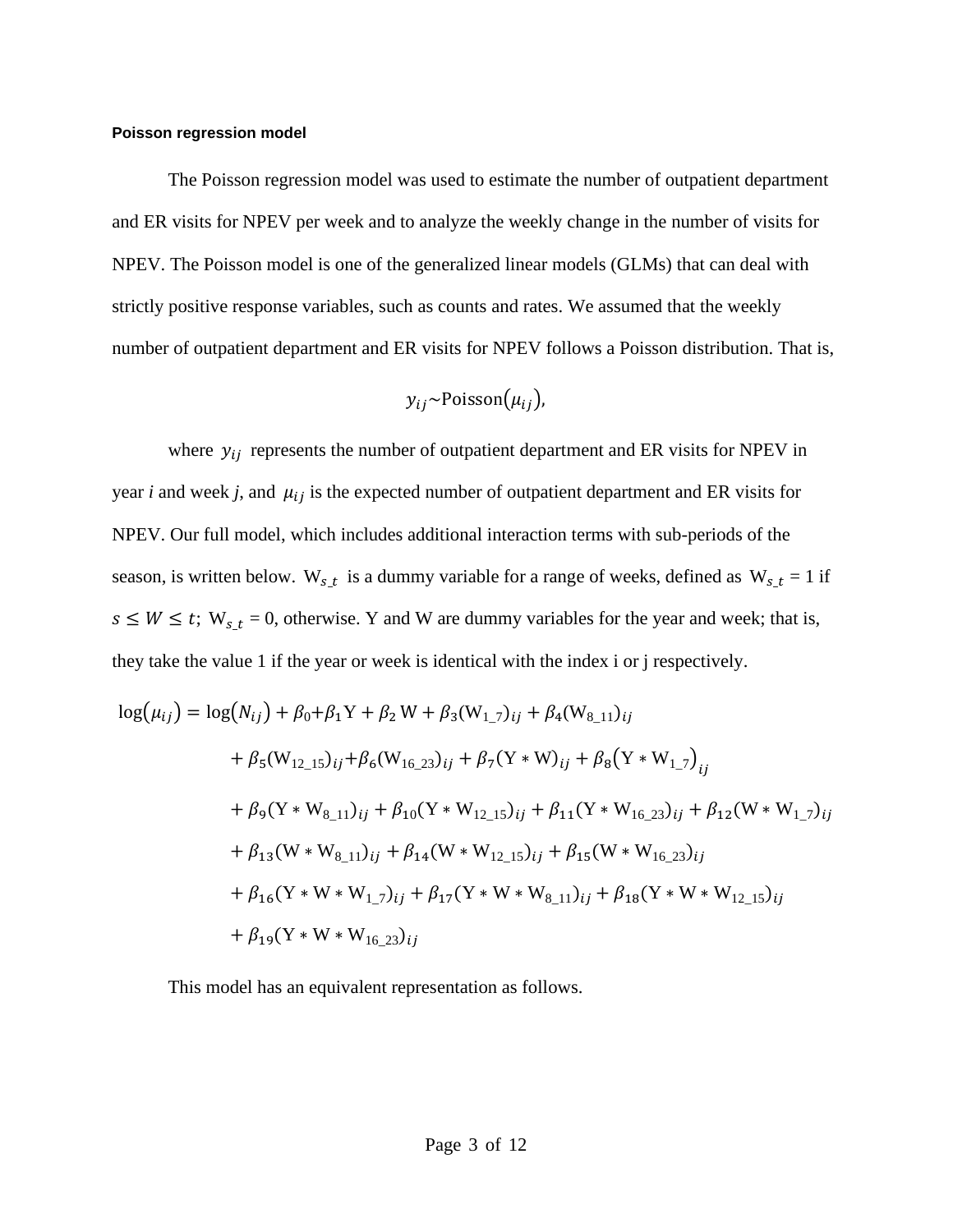$$
\log {\mu_{ij}}_{N_{ij}} = \beta_0 + \beta_1 Y + \beta_2 W + \beta_3 (W_{1,7})_{ij} + \beta_4 (W_{8,11})_{ij}
$$
  
+  $\beta_5 (W_{12,15})_{ij} + \beta_6 (W_{16,23})_{ij} + \beta_7 (Y * W)_{ij} + \beta_8 (Y * W_{1,7})_{ij}$   
+  $\beta_9 (Y * W_{8,11})_{ij} + \beta_{10} (Y * W_{12,15})_{ij} + \beta_{11} (Y * W_{16,23})_{ij} + \beta_{12} (W * W_{1,7})_{ij}$   
+  $\beta_{13} (W * W_{8,11})_{ij} + \beta_{14} (W * W_{12,15})_{ij} + \beta_{15} (W * W_{16,23})_{ij}$   
+  $\beta_{16} (Y * W * W_{1,7})_{ij} + \beta_{17} (Y * W * W_{8,11})_{ij} + \beta_{18} (Y * W * W_{12,15})_{ij}$   
+  $\beta_{19} (Y * W * W_{16,23})_{ij}$ 

where  $N_{ij}$  is the weekly total number of outpatient department and ER visits for all diseases in year *i* and week *j*.  $log(N_{ij})$  acts as an offset in the model, which is used to account for the variation in the total number of outpatient department and ER visits for all diseases in different weeks and different years. The parameter  $\beta_0$  is the intercept;  $\beta_1$  to  $\beta_{19}$  are unknown parameters to be estimated. With the log link function,  $\mu_{ij}$  is expressed as a linear function of the explanatory variables. All of the statistical analyses were performed using SAS software, Version 9.4 (SAS Institute Inc., Cary, NC, USA). All  $p$  values are two-sided and  $p < 0.05$  was considered to be statistically significant.

### **Preventable Fraction among the unexposed**

Preventable fraction among the unexposed  $(PF_u)$  is the proportion of incidents in the unexposed group that could have been prevented by exposure to infection control measures. It is calculated as

$$
PF_u = 1 - RR \ (2)
$$

where *RR* is the relative risk. Risk for NPEV infections among the exposed is defined as the number of weekly outpatient department and ER visits for NPEV out of all individuals seeking health care in the 2019–2020 season. Risk for NPEV infections among the unexposed is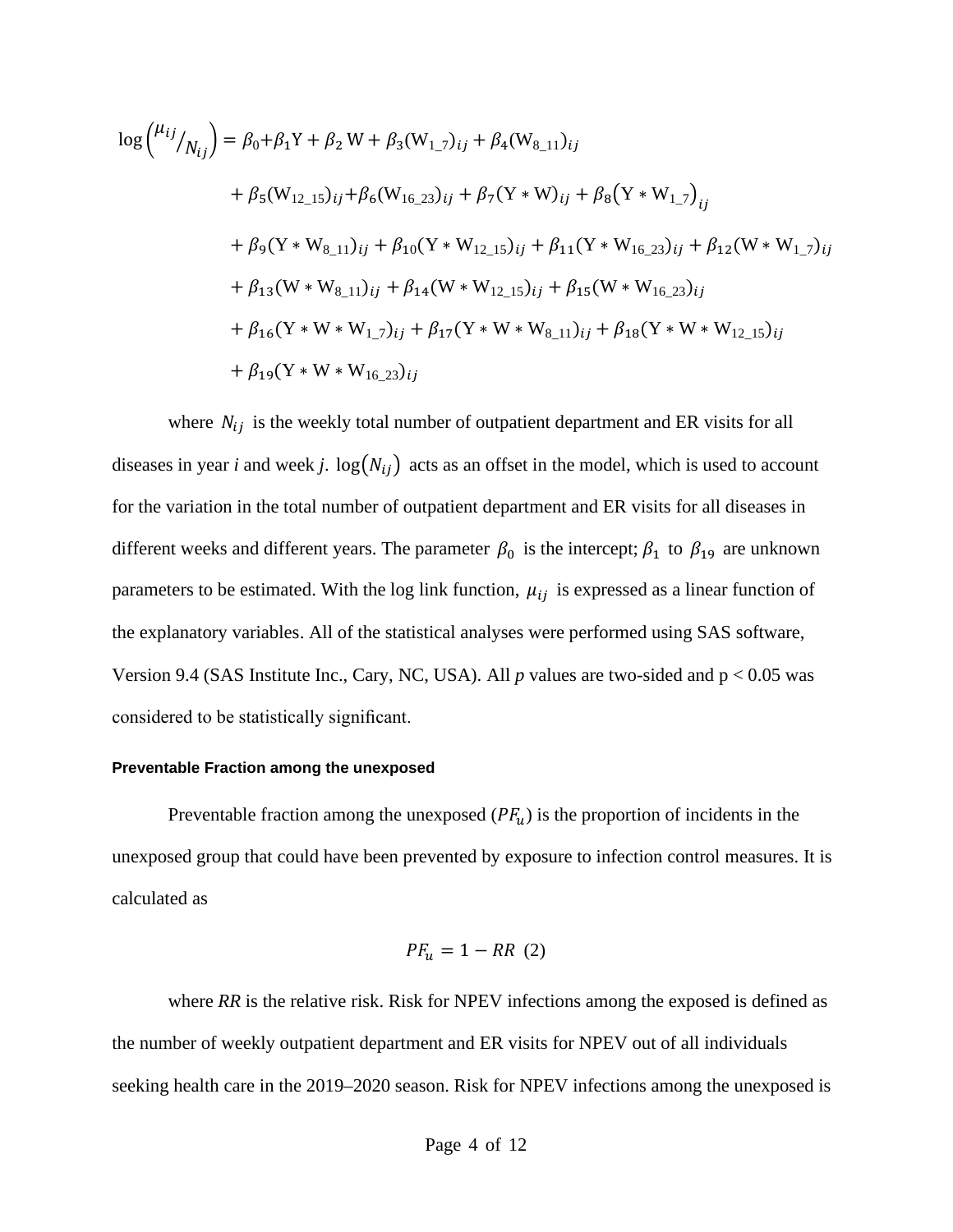defined as the average number of weekly outpatient department and ER visits for NPEV out of the average number of individuals seeking health care in the 2014–2019 seasons. *RR* is the ratio of the risk in the exposed group to the risk in the unexposed group. The adjusted *RR* is a relative risk adjusted for the total number of outpatient department and ER visits for non-polio enteroviruses and for all diseases, respectively, at week 1. Poisson regression model was used to estimate the adjusted RR and the 95% confidence interval. Consequently, adjusted  $PF_u$  is obtained.

We also calculate the relative risk and preventable fraction among the unexposed in four age groups (0–2, 3–4, 5–9, and 10–14). These values are denoted by  $RR_i$  and  $PF_{u,i}$  for an age group *i*. The  $PF_u$  defined in Eq. (2) for patients under age 15 is simply called overall  $PF_u$ .

# **Reference**

1. Jian SW, Chen CM, Lee CY, Liu DP. Real-time surveillance of infectious diseases: Taiwan's experience. Health Secur. 2017;15:144–53. [PubMed](https://www.ncbi.nlm.nih.gov/entrez/query.fcgi?cmd=Retrieve&db=PubMed&list_uids=28418738&dopt=Abstract) <https://doi.org/10.1089/hs.2016.0107>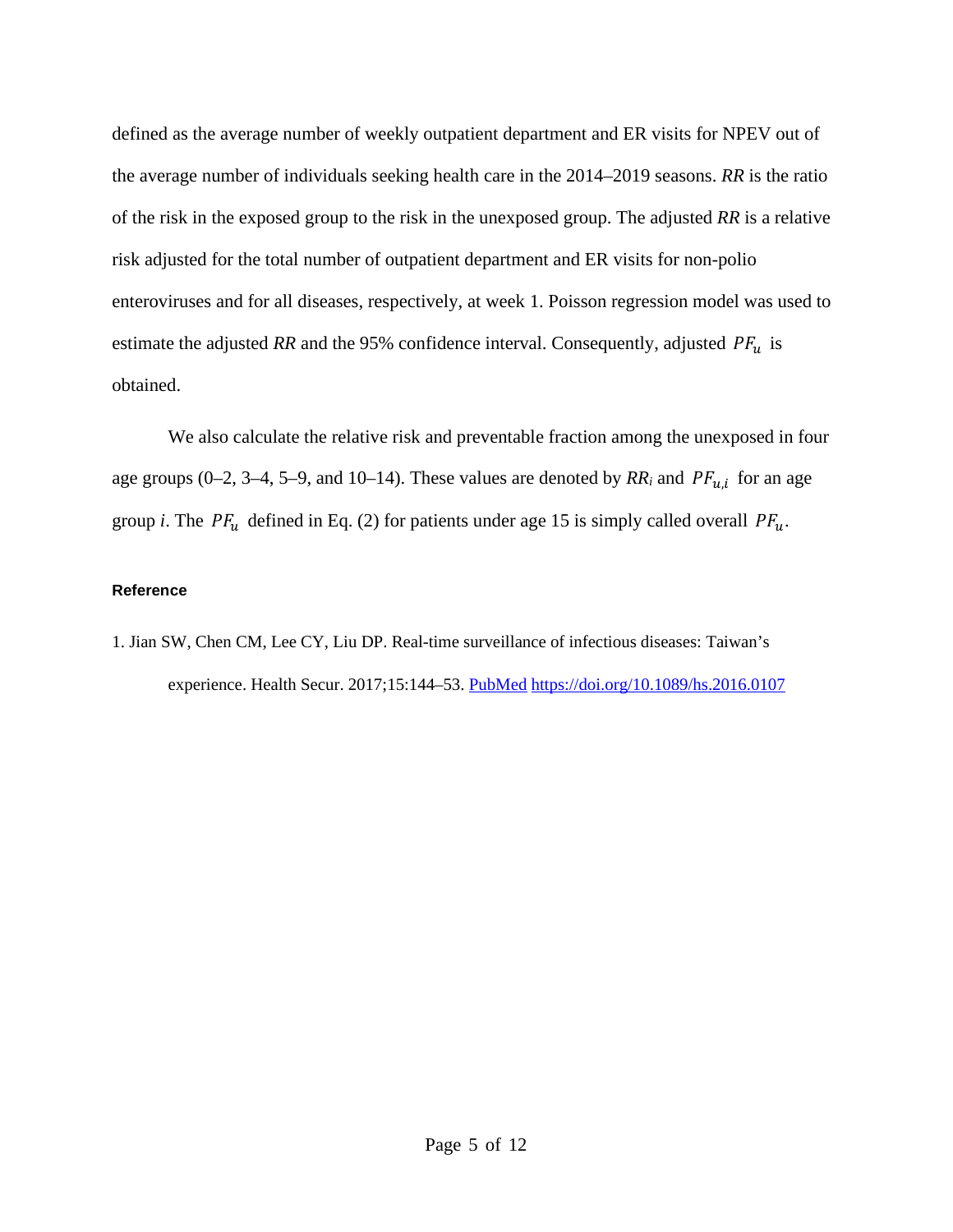**Appendix Table 1.** The number of visits for non-polio enteroviruses during the 2019–2020 versus 2014–2019 seasons for patients under age 15.

|                       | Number of visits (Week 47-Week 23) |                     |  |
|-----------------------|------------------------------------|---------------------|--|
| Characteristic        | 2019-2020                          | 2014-2019 (Average) |  |
| Overall               | 81,942                             | 205,979             |  |
| Age group, y          |                                    |                     |  |
| $0 - 2$               | 26,439                             | 61,255              |  |
| $3 - 4$               | 24,039                             | 62,541              |  |
| $5 - 9$               | 26,257                             | 68,403              |  |
| $10 - 14$             | 5,207                              | 13,780              |  |
| Hospital setting      |                                    |                     |  |
| Emergency room        | 3,784                              | 10,018              |  |
| Outpatient department | 78,158                             | 195,961             |  |

**Appendix Table 2.** Difference in the estimated number of outpatient department and emergency room (ER) visits for non-polio enteroviruses (NPEV) during the 2019–2020 season compared to the 2014–2019 seasons for patients under age 15

|                | Estimated No. of visits |                   | Difference-in-difference value in 2019-2020 vs |
|----------------|-------------------------|-------------------|------------------------------------------------|
| Calendar week  | 2019-2020 season        | 2014-2019 seasons | 2014-2019 seasons (95% CI)a,b,c                |
| 47             | 7384                    | 10756             |                                                |
| 48             | 6502                    | 10308             |                                                |
| 49             | 6015                    | 9876              |                                                |
| 50             | 6456                    | 9650              |                                                |
| 51             | 5613                    | 8879              |                                                |
| 52             | 4985                    | 8481              |                                                |
| 1              | 5844                    | 8337              | 1006 (514, 1542)                               |
| $\overline{2}$ | 5177                    | 7004              | 1672 (1336, 2032)                              |
| 3              | 4802                    | 6517              | 1784 (1522, 2062)                              |
| 4              | 4236                    | 5941              | 1793 (1544, 2058)                              |
| 5              | 2511                    | 5112              | 898 (710, 1101)                                |
| 6              | 2308                    | 3352              | 2456 (2233, 2702)                              |
| $\overline{7}$ | 1644                    | 3174              | 1969 (1772, 2194)                              |
| 8              | 1628                    | 3081              | 2046 (1759, 2394)                              |
| 9              | 1346                    | 3202              | 1643 (1480, 1829)                              |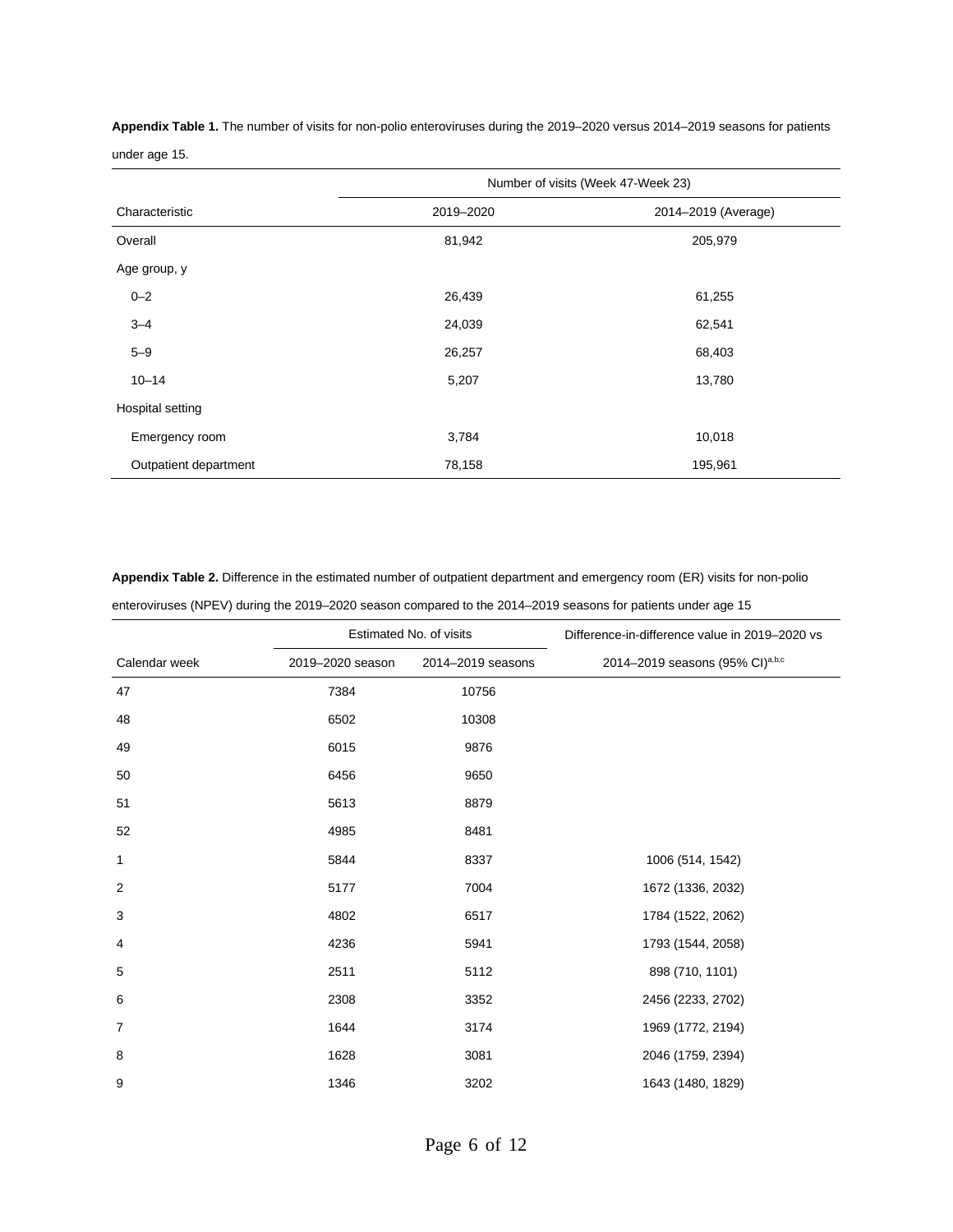|               | Estimated No. of visits |                   | Difference-in-difference value in 2019–2020 vs |
|---------------|-------------------------|-------------------|------------------------------------------------|
| Calendar week | 2019-2020 season        | 2014-2019 seasons | 2014–2019 seasons (95% CI)a,b,c                |
| 10            | 1337                    | 3178              | 1658 (1487, 1856)                              |
| 11            | 1269                    | 3263              | 1506 (1265, 1803)                              |
| 12            | 1324                    | 3604              | 1219 (965, 1533)                               |
| 13            | 1186                    | 4045              | 640 (483, 822)                                 |
| 14            | 996                     | 4077              | 419 (278, 582)                                 |
| 15            | 1077                    | 4389              | 187 (-36, 468)                                 |
| 16            | 1092                    | 5582              | $-991 (-1172, -773)$                           |
| 17            | 979                     | 6648              | $-2170$ (-2305, -2013)                         |
| 18            | 949                     | 7656              | $-3208(-3315,-3086)$                           |
| 19            | 974                     | 8752              | $-4278(-4374, -4173)$                          |
| 20            | 1008                    | 10213             | $-5706 (-5803, -5599)$                         |
| 21            | 957                     | 11852             | $-7396 (-7501, -7278)$                         |
| 22            | 1089                    | 13451             | $-8863$ ( $-9008$ , $-8696$ )                  |
| 23            | 1226                    | 15612             | $-10886(-11084, -10651)$                       |

aSubtraction of differences before week 1 from week 1 to 23 differences. Negative values represented fewer NPEV outpatient department and ER visits in the 2019–2020 season vs the 2014–2019 seasons.

bNormalized by the total number of outpatient department and ER visits for NPEV at baseline (weeks 47-52) to eliminate the pre-intervention differences in outcomes between the groups (the 2019–2020 season versus the average of five previous seasons). The variation in the total number of outpatient department and ER visits for all diseases in different weeks and different years had been adjusted through the offset in the model. c The decrease with statistical significance was indicated by bold type.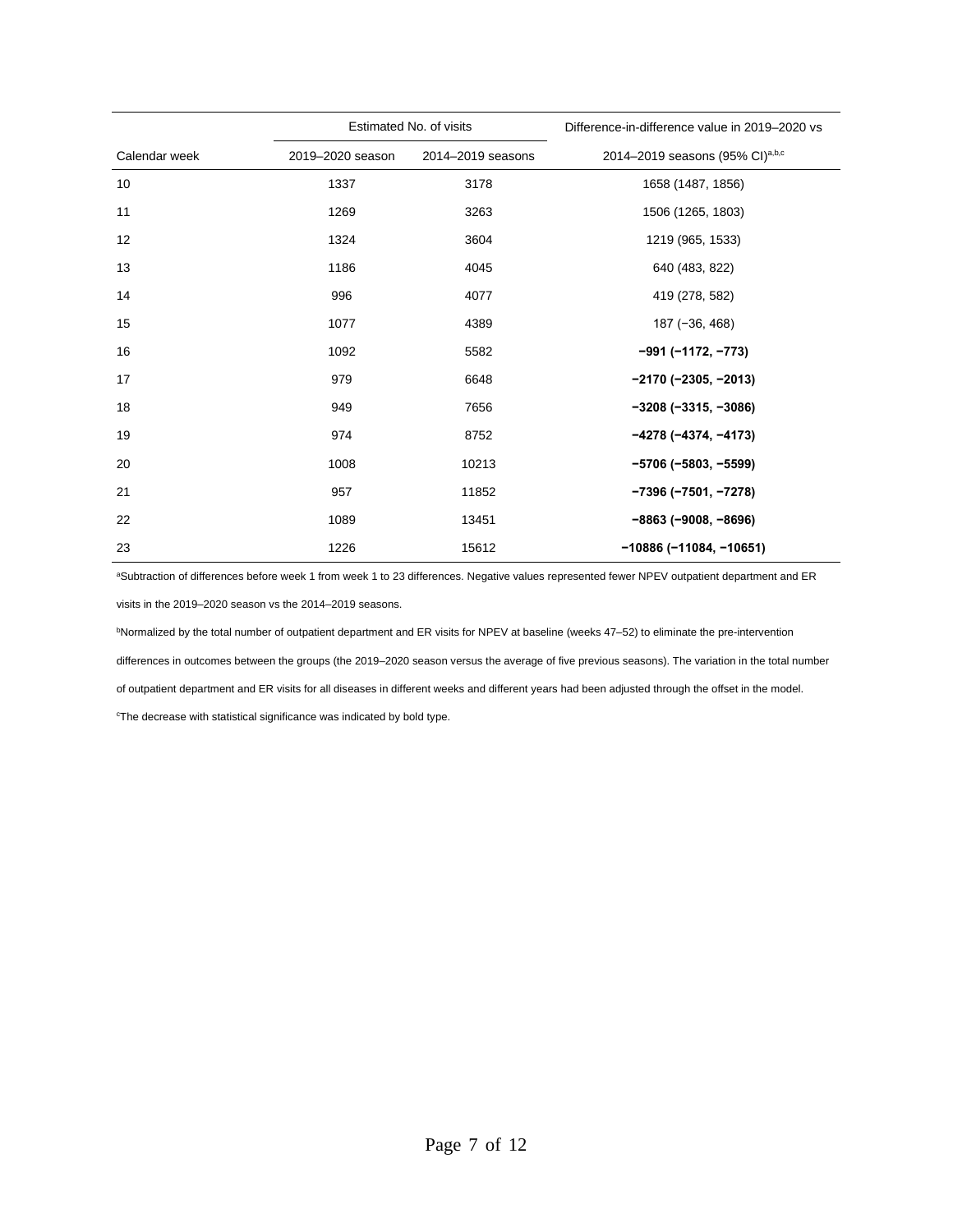| Calendar       | Difference-in-difference value in 2019-2020 vs 2014-2019 seasons (95% CI)a,b,c |                        |                               |                         |
|----------------|--------------------------------------------------------------------------------|------------------------|-------------------------------|-------------------------|
| week           | Age $0-2$                                                                      | Age 3-4                | Age $5-9$                     | Age 10-14               |
| $\mathbf{1}$   | 925 (773, 1094)                                                                | 331 (173, 503)         | $-226(-428, -4)$              | $-27$ ( $-63$ , 13)     |
| $\overline{2}$ | 865 (772, 966)                                                                 | 499 (394, 612)         | 188 (44, 343)                 | 49 (23, 76)             |
| 3              | 968 (894, 1048)                                                                | 581 (499, 669)         | 198 (86, 317)                 | 56 (36, 77)             |
| 4              | 945 (879, 1016)                                                                | 590 (512, 673)         | 256 (147, 373)                | 58 (39, 78)             |
| 5              | 798 (739, 863)                                                                 | 291 (228, 358)         | $-128(-203, -46)$             | 17(3, 32)               |
| 6              | 1130 (1054, 1215)                                                              | 682 (612, 758)         | 466 (382, 560)                | 150 (132, 170)          |
| 7              | 935 (865, 1015)                                                                | 522 (462, 590)         | 341 (269, 426)                | 120 (103, 138)          |
| 8              | 999 (902, 1118)                                                                | 597 (511, 704)         | 327 (222, 461)                | 92 (69, 121)            |
| 9              | 937 (880, 1003)                                                                | 508 (457, 568)         | 185 (123, 257)                | 51 (39, 65)             |
| 10             | 970 (909, 1040)                                                                | 466 (414, 527)         | 174 (109, 251)                | 64 (51, 79)             |
| 11             | 945 (860, 1050)                                                                | 373 (306, 459)         | 95 (4, 211)                   | 70 (51, 94)             |
| 12             | 958 (862, 1077)                                                                | 292 (220, 382)         | $-68$ ( $-159$ , 51)          | 43 (24, 69)             |
| 13             | 742 (685, 807)                                                                 | 139 (94, 192)          | $-251$ (-309, -182)           | $-4$ ( $-16$ , 10)      |
| 14             | 644 (593, 705)                                                                 | 100 (57, 151)          | $-286$ ( $-338$ , $-223$ )    | $-33(-42, -21)$         |
| 15             | 512 (433, 612)                                                                 | $58(-9, 143)$          | $-323$ (-405, -215)           | $-61$ ( $-76$ , $-40$ ) |
| 16             | 287 (220, 368)                                                                 | $-352$ (-402, -291)    | $-830 (-896, -747)$           | $-98(-112, -81)$        |
| 17             | $-13(-64, 46)$                                                                 | $-696 (-734, -650)$    | $-1270$ (-1320, -1211)        | $-184 (-194, -172)$     |
| 18             | $-306(-347, -260)$                                                             | $-1007$ (-1038, -972)  | $-1642$ (-1682, -1596)        | $-259(-267, -250)$      |
| 19             | $-614 (-650, -574)$                                                            | $-1319(-1345, -1290)$  | $-2014$ (-2049, -1974)        | $-342$ (-350, -334)     |
| 20             | $-956$ (-993, -916)                                                            | $-1747 (-1774, -1718)$ | $-2551$ (-2587, -2511)        | −455 (−463, −447)       |
| 21             | $-1374$ (-1415, -1328)                                                         | $-2224 (-2254, -2191)$ | $-3159$ ( $-3198$ , $-3115$ ) | $-604 (-612, -595)$     |
| 22             | $-1758$ (-1812, -1696)                                                         | $-2706 (-2746, -2659)$ | $-3693 (-3747, -3628)$        | -718 (-729, -705)       |
| 23             | $-2252$ (-2323, -2167)                                                         | $-3297$ (-3351, -3231) | $-4451$ (-4525, -4359)        | $-893$ (-909, -874)     |

**Appendix Table 3.** Difference in the estimated number of outpatient department and emergency room (ER) visits for non-polio enteroviruses (NPEV) during 2019–2020 compared to the 2014–2019 seasons in different age groups

aSubtraction of differences before week 1 from week 1 to 23 differences. Negative values represented fewer NPEV outpatient department and ER

visits during the 2019–2020 season vs the 2014–2019 seasons.

bNormalized by the total number of outpatient department and ER visits for NPEV at baseline (weeks 47–52) to eliminate the pre-intervention differences in outcomes between the groups (the 2019–2020 season versus the average of five previous seasons). The variation in the total number of outpatient department and ER visits for all diseases in different weeks and different years had been adjusted through the offset in the model. c The decrease with statistical significance was indicated by bold type.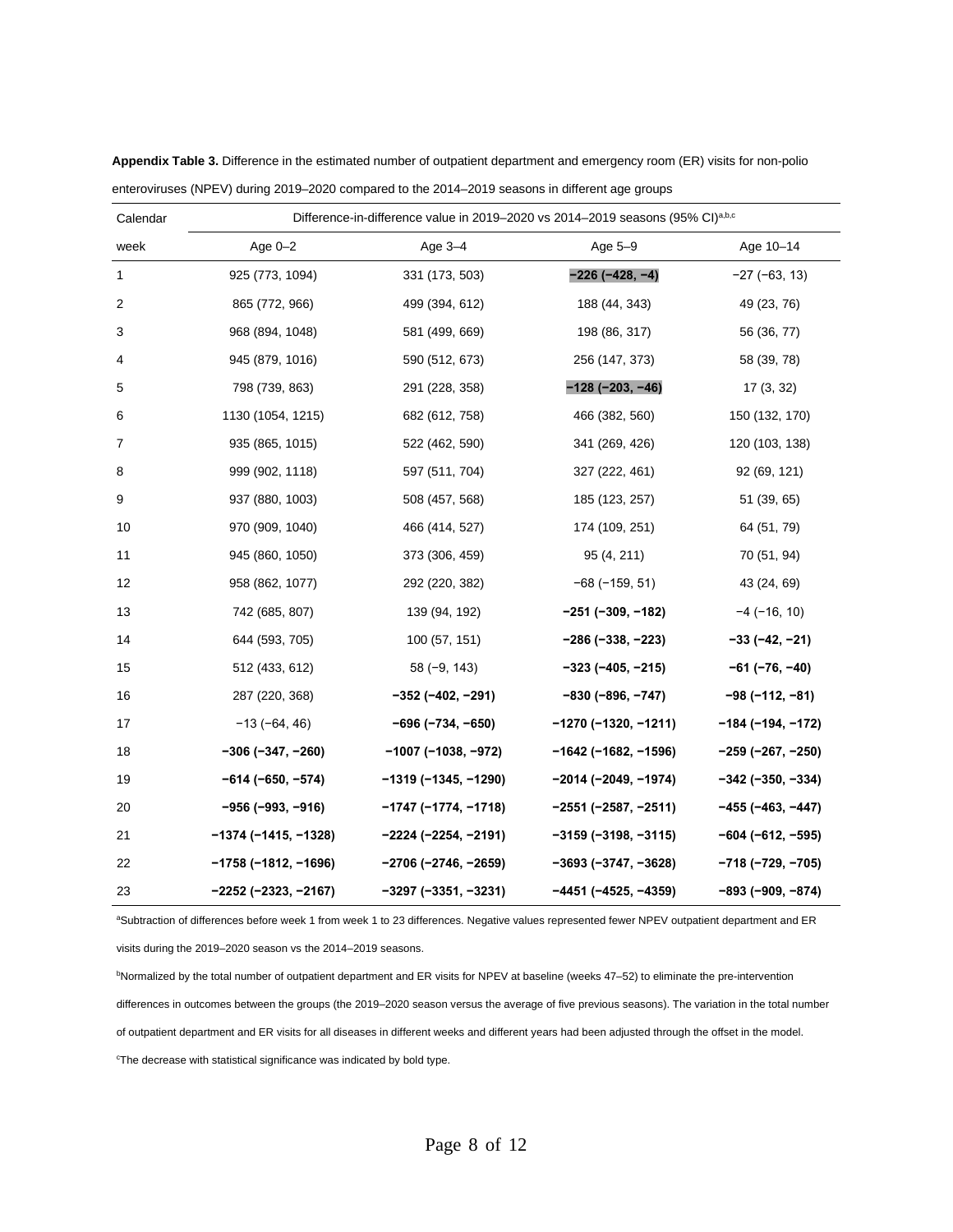|                | Difference-in-difference value in 2019–2020 vs 2014–2019 seasons (95% CI)a,b,c |                            |  |
|----------------|--------------------------------------------------------------------------------|----------------------------|--|
| Calendar week  | Outpatient department                                                          | Emergency room             |  |
| $\mathbf{1}$   | 896 (414, 1423)                                                                | 78 (50, 110)               |  |
| $\overline{c}$ | 1553 (1224, 1905)                                                              | 108 (88, 129)              |  |
| 3              | 1683 (1426, 1956)                                                              | 92 (79, 107)               |  |
| 4              | 1669 (1427, 1927)                                                              | 178 (159, 198)             |  |
| 5              | 825 (645, 1020)                                                                | 164 (144, 186)             |  |
| 6              | 2419 (2201, 2660)                                                              | $-31 (-42, -18)$           |  |
| 7              | 1942 (1750, 2161)                                                              | $0(-11, 13)$               |  |
| 8              | 1964 (1684, 2307)                                                              | 73 (57, 93)                |  |
| 9              | 1559 (1400, 1740)                                                              | 98 (86, 112)               |  |
| 10             | 1581 (1412, 1775)                                                              | 77 (68, 88)                |  |
| 11             | 1435 (1198, 1730)                                                              | 67 (55, 83)                |  |
| 12             | 1175 (925, 1486)                                                               | 48 (35, 64)                |  |
| 13             | 631 (476, 811)                                                                 | 8(0, 17)                   |  |
| 14             | 432 (295, 593)                                                                 | $-21 (-31, -9)$            |  |
| 15             | $210(-10, 488)$                                                                | $-18(-28, -4)$             |  |
| 16             | $-939(-1116, -725)$                                                            | $-57$ (-68, -44)           |  |
| 17             | $-2062$ (-2195, -1908)                                                         | $-112$ (-119, -104)        |  |
| 18             | $-3046$ (-3152, -2926)                                                         | $-159$ (-165, -152)        |  |
| 19             | $-4070$ (-4163, -3966)                                                         | $-208 (-214, -202)$        |  |
| 20             | $-5434 (-5529, -5328)$                                                         | $-266$ ( $-272$ , $-259$ ) |  |
| 21             | $-7049$ (-7152, -6933)                                                         | $-336(-341, -329)$         |  |
| 22             | $-8419(-8561, -8255)$                                                          | $-443$ (-452, -432)        |  |
| 23             | $-10317$ (-10513, -10083)                                                      | $-555 (-567, -541)$        |  |

**Appendix Table 4.** Difference in the estimated number of outpatient department or emergency room (ER) visits for non-polio enteroviruses (NPEV) during the 2019–2020 season compared to the 2014–2019 seasons for patients under age 15

aSubtraction of differences before week 1 from week 1 to 23 differences. Negative values represented fewer NPEV outpatient department or ER visits

in the 2019–2020 season vs the 2014–2019 seasons.

bNormalized by the total number of outpatient department or ER visits for NPEV at baseline (weeks 47–52) to eliminate the pre-intervention differences in outcomes between the groups (the 2019–2020 season versus the average of five previous seasons). The variation in the total number of outpatient department or ER visits for all diseases in different weeks and different years had been adjusted through the offset in the model. c The decrease with statistical significance was indicated by bold type.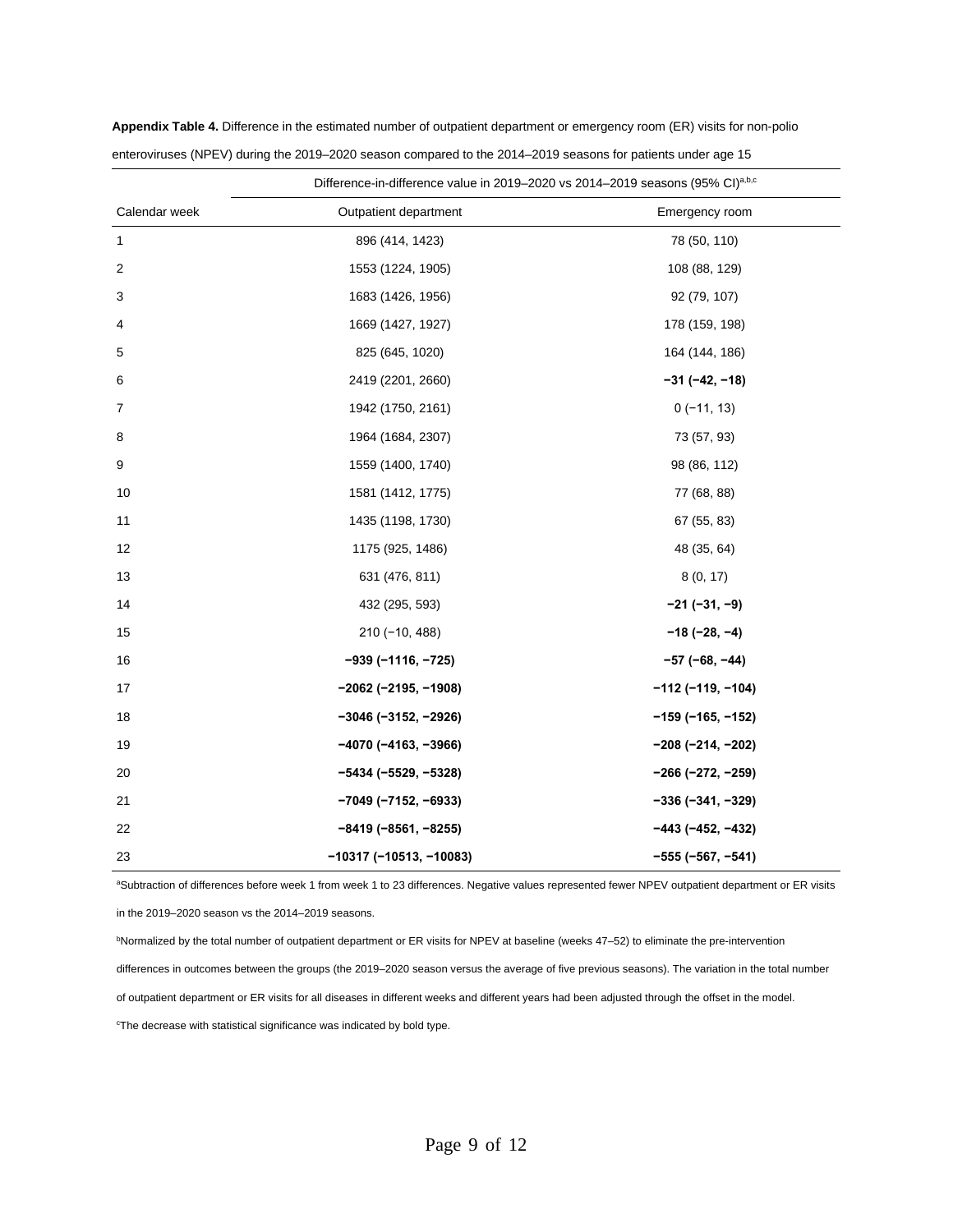**Appendix Table 5.** Weekly Estimated Preventable Fraction among the unexposed (*PFu*) from week 16-week 23 of year 2020, compared to the same weeks in the previous five seasons<sup>a</sup> in different age groups. The PF<sub>u</sub> here was adjusted by total number of outpatient department and emergency room visits for non-polio enteroviruses and for all diseases, respectively, at week 1

|               |                     | Estimated Preventable Fraction among the unexposed (95% CI) <sup>a</sup> |                     |                                   |                      |  |
|---------------|---------------------|--------------------------------------------------------------------------|---------------------|-----------------------------------|----------------------|--|
| Calendar week | Overall             | Age $0-2$                                                                | Age $3-4$           | Age 5-9                           | Age 10-14            |  |
| 16            | 0.17(0.05, 0.28)    | $0.09$ (-0.06, 0.22) <sup>b</sup>                                        | 0.14(0.01, 0.25)    | $0.13$ (-0.01, 0.25) <sup>b</sup> | $0.04(-0.10,$        |  |
|               |                     |                                                                          |                     |                                   | $0.16)$ <sup>b</sup> |  |
| 17            | 0.29(0.20, 0.36)    | $0.21$ (0.10, 0.30)                                                      | 0.26(0.16, 0.34)    | 0.26(0.16, 0.34)                  | 0.19(0.09,           |  |
|               |                     |                                                                          |                     |                                   | 0.27)                |  |
| 18            | 0.38(0.33, 0.44)    | 0.31(0.24, 0.38)                                                         | 0.36(0.30, 0.42)    | 0.36(0.30, 0.42)                  | 0.31(0.25,           |  |
|               |                     |                                                                          |                     |                                   | 0.37)                |  |
| 19            | 0.47(0.43, 0.51)    | 0.40(0.350.45)                                                           | 0.45(0.40, 0.49)    | 0.46(0.41, 0.50)                  | 0.41(0.37,           |  |
|               |                     |                                                                          |                     |                                   | 0.46                 |  |
| 20            | 0.54(0.51, 0.58)    | 0.48(0.43, 0.52)                                                         | 0.52(0.48, 0.56)    | 0.53(0.50, 0.57)                  | 0.50(0.47,           |  |
|               |                     |                                                                          |                     |                                   | 0.54)                |  |
| 21            | $0.61$ (0.57, 0.64) | 0.55(0.50, 0.59)                                                         | 0.59(0.55, 0.62)    | 0.60(0.56, 0.64)                  | 0.58(0.54,           |  |
|               |                     |                                                                          |                     |                                   | 0.61)                |  |
| 22            | 0.66(0.62, 0.69)    | $0.61$ (0.56, 0.65)                                                      | $0.64$ (0.60, 0.68) | 0.66(0.62, 0.70)                  | 0.64(0.61,           |  |
|               |                     |                                                                          |                     |                                   | 0.68                 |  |
| 23            | $0.71$ (0.67, 0.74) | 0.66(0.61, 0.70)                                                         | 0.69(0.65, 0.73)    | $0.71$ (0.67, 0.75)               | 0.70(0.66,           |  |
|               |                     |                                                                          |                     |                                   | 0.73)                |  |

a Normalized by the total number of outpatient department and emergency room visits for non-polio enteroviruses and for all diseases, respectively, at

week 1.

**b** All values were statistically significant except those underlined.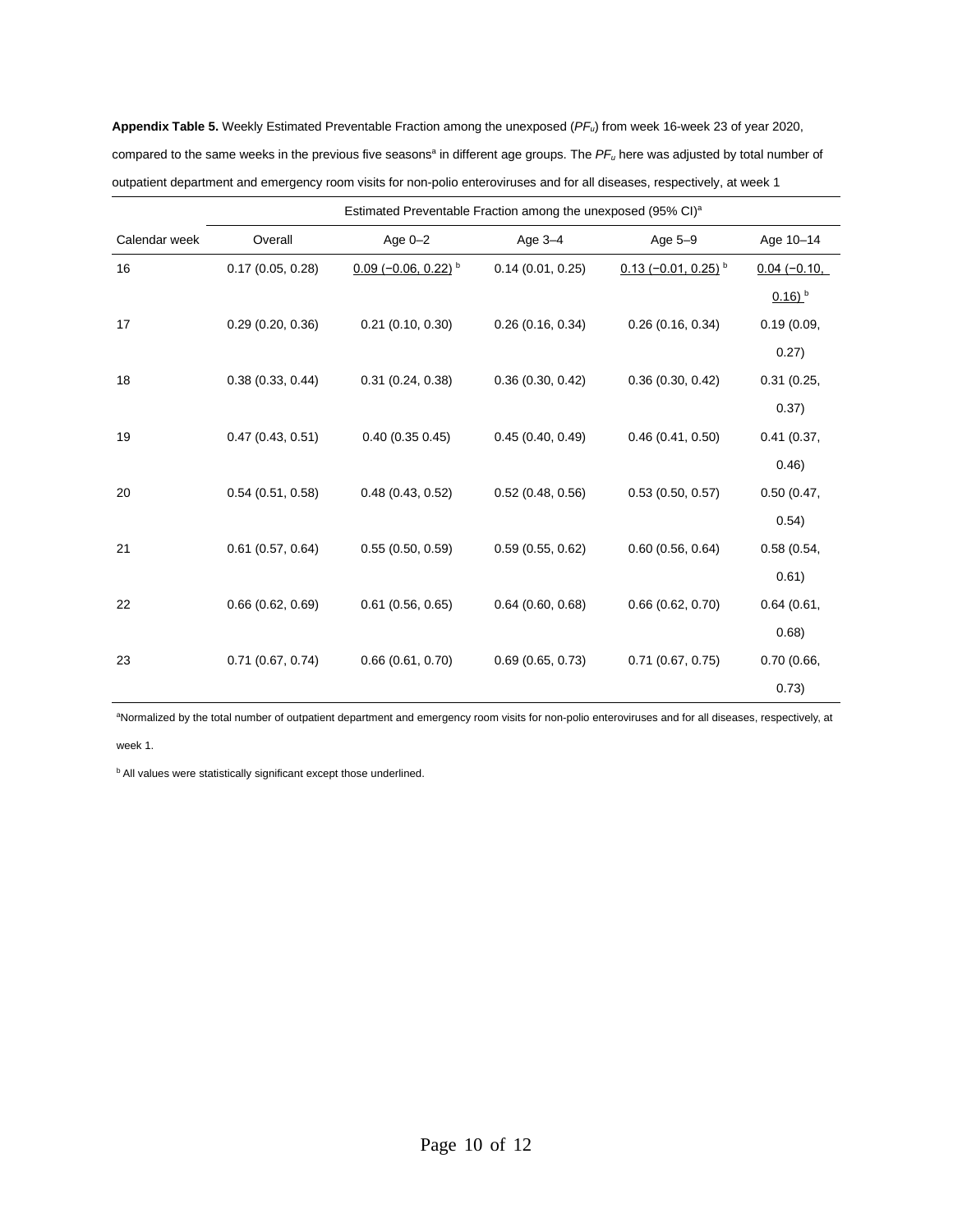**Appendix Table 6.** Weekly Estimated Preventable Fraction among the unexposed (*PFu*) from week 16-week 23 of year 2020,

|               | Estimated Preventable Fraction among the |                     |  |
|---------------|------------------------------------------|---------------------|--|
|               | unexposed $(95\% \text{ Cl})^{\text{a}}$ |                     |  |
| Calendar week | Outpatient department                    | Emergency room      |  |
| 16            | 0.73(0.67, 0.78)                         | 0.63(0.53, 0.71)    |  |
| 17            | 0.76(0.72, 0.80)                         | 0.68(0.61, 0.74)    |  |
| 18            | 0.79(0.76, 0.82)                         | 0.72(0.67, 0.76)    |  |
| 19            | $0.82$ (0.80, 0.84)                      | 0.76(0.72, 0.79)    |  |
| 20            | 0.84(0.83, 0.86)                         | 0.79(0.76, 0.81)    |  |
| 21            | 0.86(0.85, 0.88)                         | $0.81$ (0.79, 0.84) |  |
| 22            | 0.88(0.86, 0.90)                         | 0.84(0.81, 0.87)    |  |
| 23            | 0.90(0.87, 0.91)                         | 0.86(0.82, 0.89)    |  |

compared to the same weeks in the previous five seasons in different hospital settings

aAll values were statistically significant.